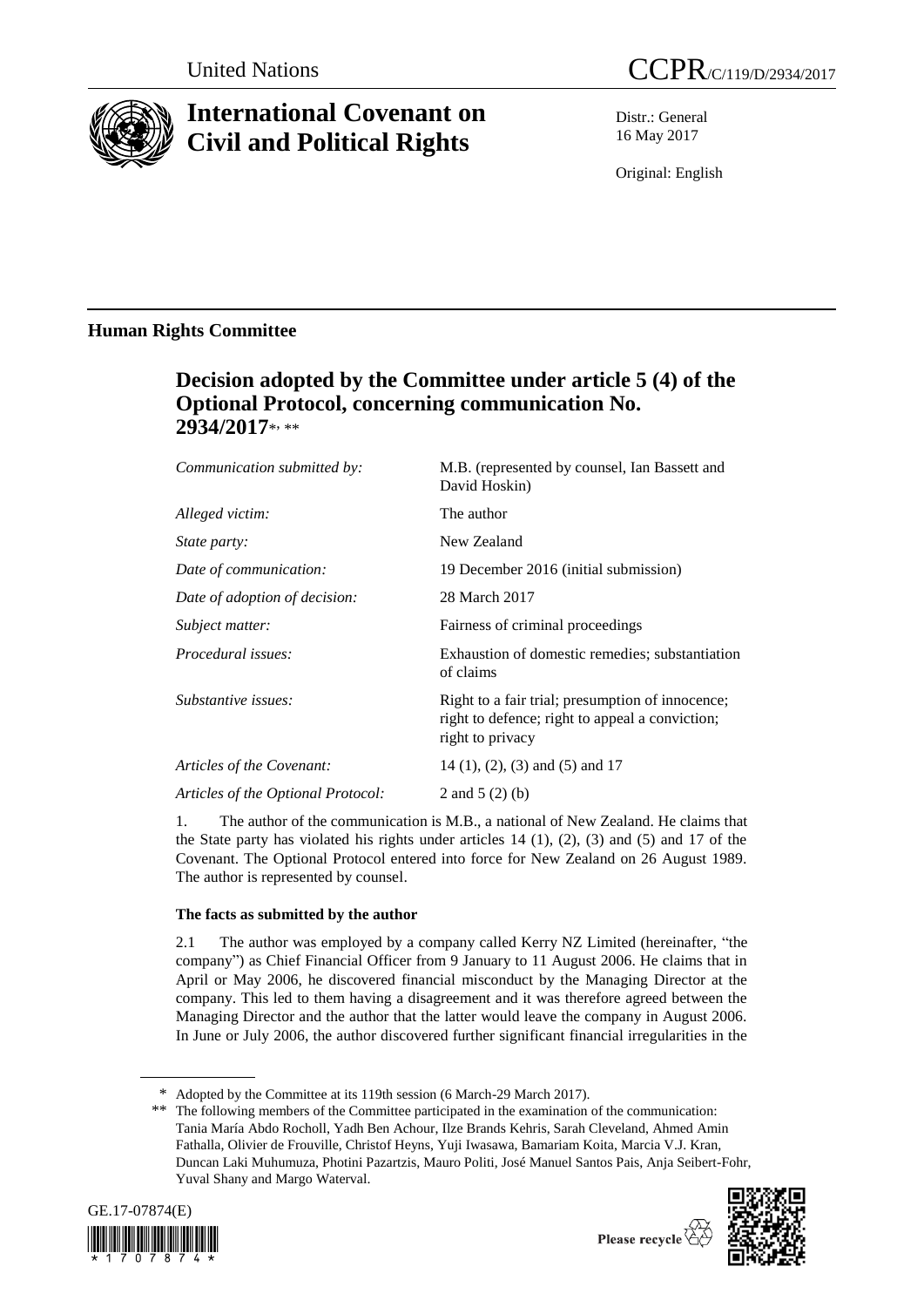company accounts and he informed the majority shareholder of these irregularities. After the author left the company, he was accused of having, during his employment, wrongfully accessed a computer payroll program and increased his annual salary by 6 per cent from \$NZ 165,000 (US\$ 116,000) to \$NZ 175,000 (US\$ 123,000) and of having increased his holiday pay. He was further accused of having subsequently amended the computer records in July 2006, just before leaving the company, in order to conceal this increase.

2.2 In October 2006, the company sought to recover what it claimed were overpayments to the author. When the author declined to pay, a formal complaint against him was made to the police in May 2007. The author was interviewed by the police on 28 July 2008 and subsequently charged, on 6 August 2008, with having accessed a computer system without claim of right and for dishonest purpose in order to obtain a pecuniary advantage contrary to article 249 (1) (a) of the Crimes Act 1961. The author argues that he had a good defence against these charges as the salary increase had been orally authorized by the Managing Director of the company. The Managing Director later denied this fact. The author claims that the Managing Director denied that the salary increase had been authorized because he had not sought the approval of the company's majority shareholder before increasing the author's salary. The author further claims that the Managing Director denied having approved the salary increase "as revenge" against him for having disclosed the financial irregularities at the company to the majority shareholder. The author also claims that he did not amend the computer records to conceal his conduct, and that the amendment was carried out by the Managing Director's son. He further claims that the company's payroll program was inherently unreliable and that its records could be altered without trace and that consequently the suspicious amendment of the author's salary in July 2006 could not be reliably attributed to him.

2.3 The author notes that he gave explicit written instructions to his trial counsel to advance the defence grounds noted above, including the motive of the Managing Director to lie about the salary increase, the unreliability of the company's payroll program, where to locate relevant witnesses and the available supporting evidence. However, at trial before the Auckland District Court, the author's counsel did not follow his instructions and did not prepare the available evidence to support his defence. The trial judge concluded therefore that the computer records were reliable and the author was found guilty on 24 November 2010. He was sentenced to 200 hours of community work and ordered to pay reparation of \$NZ 18,681 (US\$ 13,130).

2.4 The author appealed the verdict of the Auckland District Court to the Court of Appeal on the grounds that his trial counsel had failed to follow his instructions and to advance his defence, to adduce the evidence available and to properly cross-examine witnesses. On appeal, the author's trial counsel did not dispute the fact that they had received clear instructions to advance the author's "revenge defence" and to challenge the reliability of the company's payroll program, but asserted that they did not do so as they were entitled to exercise independent judgment as to which aspects of the defence to advance, and because the defence arguments advanced by the author lacked a paper trail and evidential basis. The author also adduced new expert evidence on the unreliability of the company's payroll program before the Court of Appeal, which was uncontested.<sup>1</sup> The Court dismissed the author's appeal and noted that it was "difficult to escape the conclusion that [the author was] trying to re-litigate under the guise of counsel error". The Court further found that, to the extent it could rely on the new evidence that the author sought to adduce, this would not have altered the outcome of the case. The author argues that the Court did not permit the author's appellate counsel sufficient time to cross-examine the author's trial counsel and other witnesses in order to establish the extent and effect of their refusal to follow the author's instructions during the trial.

2.5 The author sought leave to appeal the verdict of the Court of Appeal to the Supreme Court. On 23 May 2012, the Supreme Court denied the author's request for leave to appeal,

<sup>1</sup> Under cross-examination the author stated that he had not specifically instructed his first-instance trial counsel to call the two experts in question. Given the author's qualifications and experience, the Court of Appeal found that he was responsible for the decision not to call the experts in question and that this did not constitute an error on the part of his trial counsel.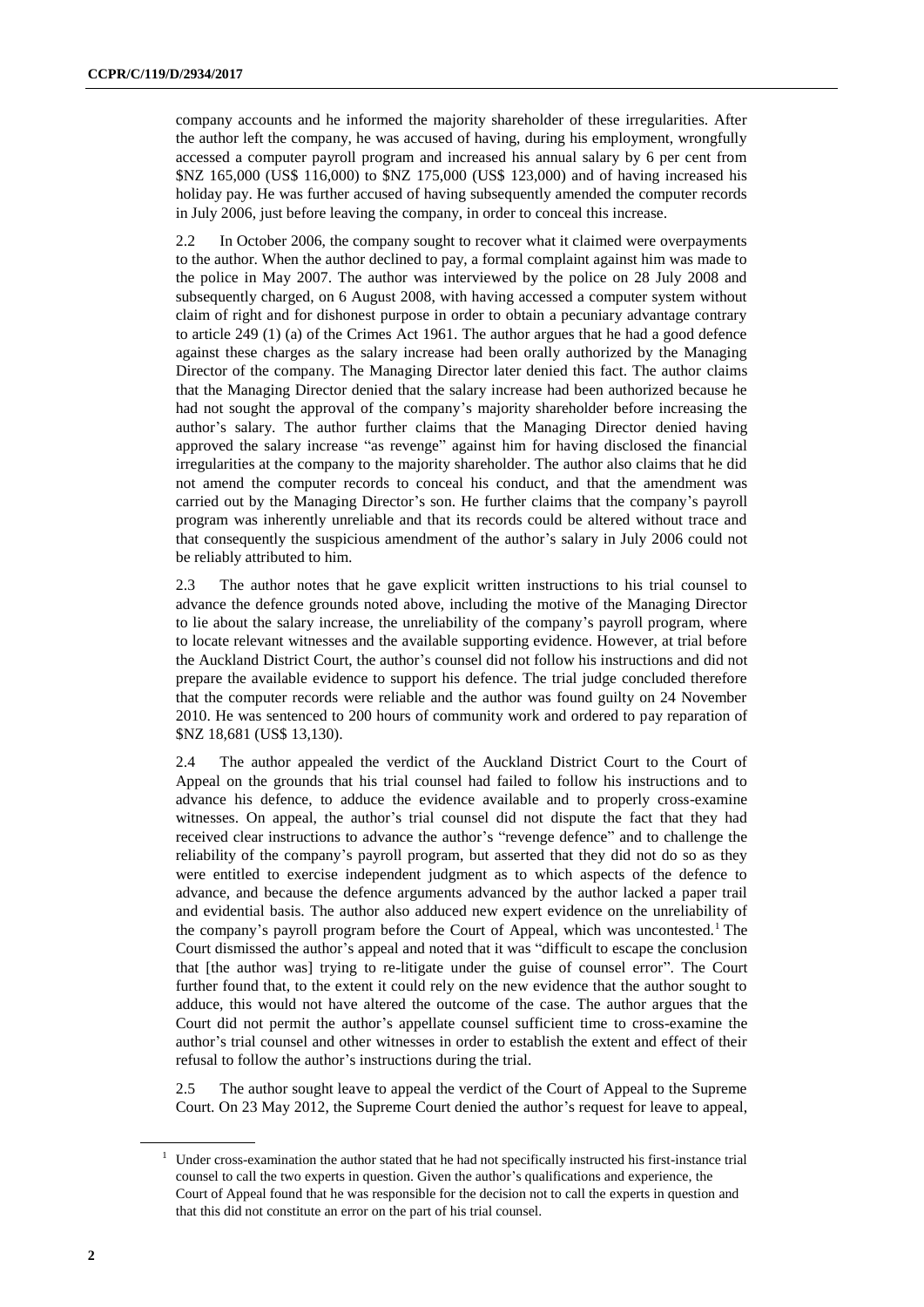finding that it had not been shown that the "Court of Appeal's detailed analysis of the new evidence [was] wrong or incomplete". As for the author's claim that sufficient time had not been allocated to the author's appellate counsel for the cross-examination of witnesses, the Supreme Court noted: that the appellate counsel had not indicated to the Court of Appeal that a fair appeal would not be possible if the time allocated by the presiding judge was followed; that in the appeal to the Supreme Court the appellate counsel had not pointed to any specific topics he had wanted to cover in cross-examination that the time constraints had prevented; and that in order to accommodate the appellate counsel's cross-examination, the Court of Appeal had ended up giving him more time than initially indicated. The Supreme Court thus found that no miscarriage of justice had arisen from the procedure adopted.

2.6 The author brought a civil claim of negligence against his first-instance trial counsel, which was settled on 11 April 2014 under terms covered by a confidentiality agreement.

### **The complaint**

3.1 The author claims that his rights under article 14 (1) and (3) of the Covenant were violated as his trial counsel was permitted to disregard his defence instructions. The author claims that he gave clear instructions to his trial counsel on the challenges to be made to the prosecution evidence, but that they did not explore these key factual elements of his defence, having failed or refused to follow or implement his instructions at trial. The Court of Appeal did not find this problematic and accepted that the trial counsel was permitted to refuse to follow instructions and to advance the author's version of events, in violation of his rights under article 14 of the Covenant.

3.2 The author also claims that his rights under article 14 (3) of the Covenant were violated as there was an undue delay in the proceedings against him. The author notes that the complaint against him to the police was made in May 2007, but that the guilty verdict was not rendered until 24 November 2010, a period of three years and six months, in a simple case involving oral evidence from four prosecution witnesses and five days of evidence at trial. The author further notes that from being charged in August 2008, the process took over two years and two months. The author also notes that no delay was due to him and argues that no remedy against such a delay is available in the legal system of New Zealand, as such a delay is considered to be acceptable.

3.3 The author further claims that his rights under article 14 (2) were violated as the appellate courts did not adequately review the safety of the conviction. He claims that the uncontested evidence submitted on appeal showed that the company's payroll program was unreliable and hence the Court of Appeal should not have relied upon the program in relation to the contested July 2006 salary entry. He alleges that in the absence of reliable computer evidence in that regard, the case was a mere allegation and counter allegation between him and the Managing Director of the company.

3.4 The author also claims that his rights under article 14 (5) were violated because of a systemic defect in the laws of New Zealand regarding the right to appeal in criminal cases, as the appellate courts attach inadequate importance as to whether the instructions of the defendant have been followed by trial counsel. He argues that the appellate courts' focus on whether there had been a miscarriage of justice, rather than an unfair trial process, breached his right to appeal.

3.5 The author further claims that his rights under article 17 were violated as the failure by the trial counsel to follow his instructions breached his right of autonomy.

### **Issues and proceedings before the Committee**

4.1 Before considering any claim contained in a communication, the Committee must determine whether it is admissible under the Optional Protocol.

4.2 The Committee has ascertained, as required under article 5 (2) (a) of the Optional Protocol, that the same matter is not being examined under another procedure of international investigation or settlement.